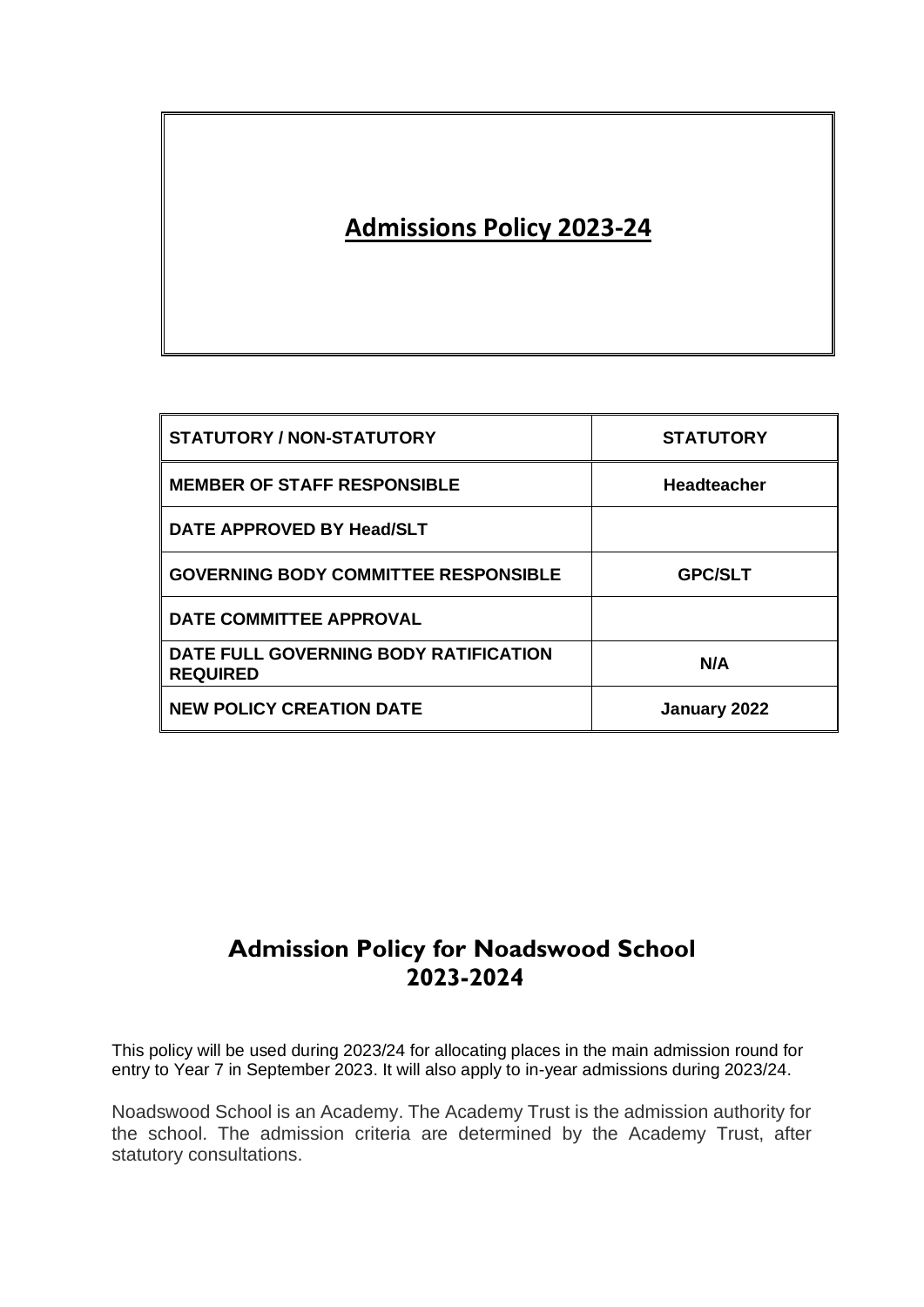The guiding principles of the school admissions policy are that each school should serve its local community; that siblings as far as possible can attend school together; and that children can benefit from continuity between schools serving the same community. The policy aims to be clear, fair and objective and complies with all relevant legislation.

## **Published Admission Number (PAN)**

Each school has a published admission number  $(PAN)^1$  <sup>1</sup> for entry to Year 7. The school will admit this number if there are enough applications. Where fewer applications than the published admission number are received, places will be offered to all those who have applied. For 2023/2024, the PAN number is 225.

## **Admissions Process**

The County Council will consider first all those applications received by the published deadline of midnight on 31 October 2022. Notifications to parents offering a secondary school place will be sent by the County Council on 1 March 2023.

Applications made after midnight on 31 October 2023 will be considered after all on-time applications have been fully processed unless exceptional circumstances merit consideration alongside on-time applications.

For the normal admission round, all preferences will be considered simultaneously and ranked in accordance with the admission criteria. If more than one school can offer a place, the parent's highest stated available preference will be allocated.

## **Pupils with an Education, Health and Care Plan**

Any child with an Education, Health and Care Plan naming the school will be admitted. We reserve the right to contact Hampshire SEN department in order to ensure that Noadswood School is able to best meet the need of the child. Where possible such children will be admitted within the PAN.

## **Oversubscription criteria**

When the school is oversubscribed, after the admission of pupils with an Education, Health and Care plan naming the school, priority for admission will be given to children in the following order:

 $1$  The PAN applies to the relevant year\* only. For other year groups at the school, different admission limits may be applied. Please ask the school or local authority for details.

<sup>\*</sup> The relevant year is the age group at which pupils are or will normally be admitted to the school i.e. reception, year 3, year 7 and year 12 where the school admits external applicants to the sixth form (Section 142 of the SSFA 1998).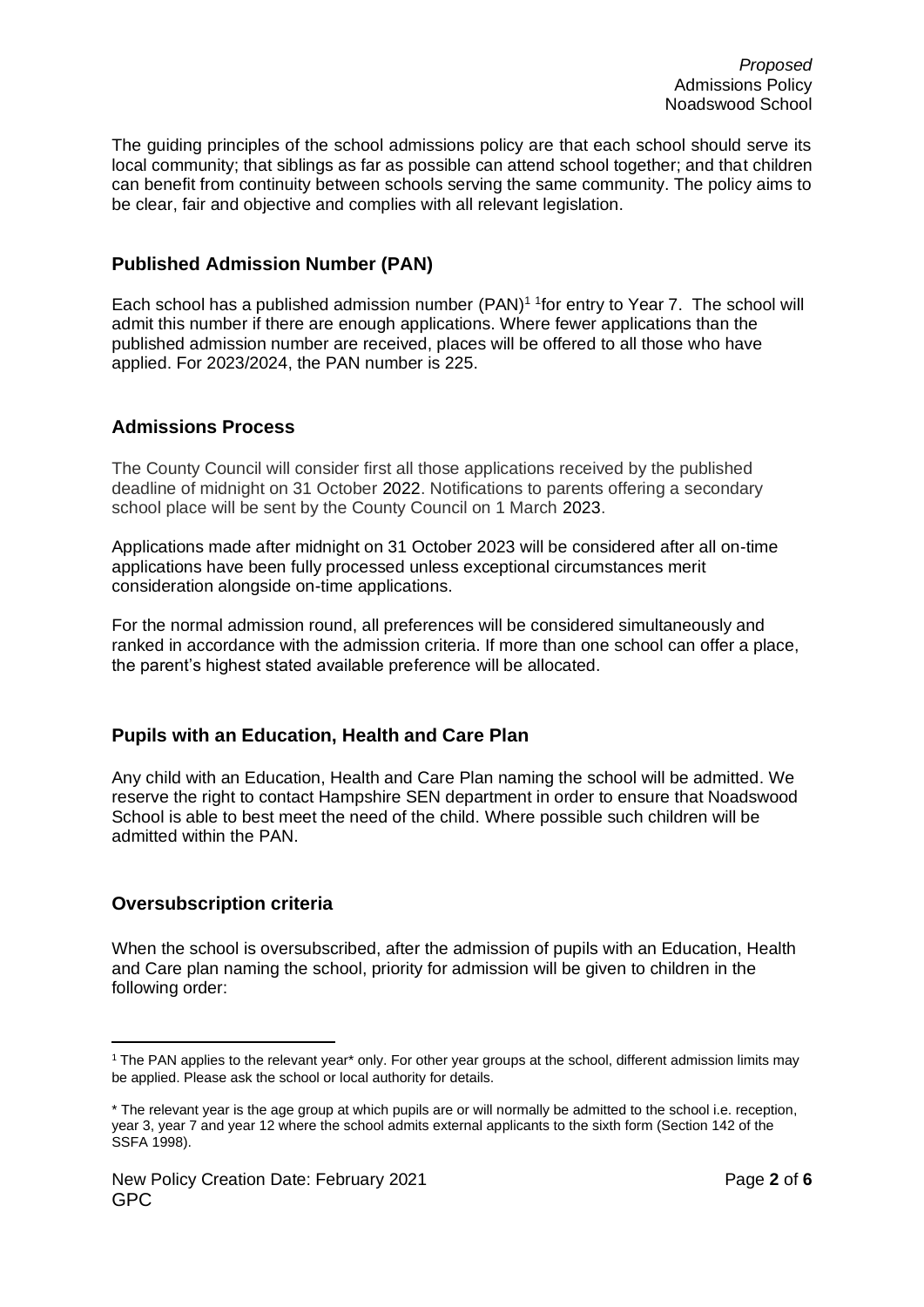1. Looked after children or children who were previously looked after *(see definition i).* 

2. (For applications in the normal admission round only) Children or families with an exceptional medical and/or social need *(see definition ii)*. Supporting evidence from a professional is required such as a doctor and/or consultant for medical needs or a social worker, health visitor, housing officer, the police or probation officer for social needs. This evidence must confirm the child or family's medical or social need and why that need(s) makes it essential that the child attends this school rather than any other. If evidence is not submitted by the application deadline, the medical and/or social need cannot be considered.

3. Children of staff *(see definition iii)* who have, (1) been employed at the school for two or more years at the time at which the application for admission to the school is made, or (2) have been recruited to fill a vacant post for which there is a demonstrable skill shortage.

4. Children living **in** the catchment area *(see definition iv)* who at the time of application have a sibling *(see definition v)* on the roll of the school who will still be on roll at the time of admission. [See 6 for additional children who may be considered under this criterion.]

5. Other children living **in** the catchment area of the school.

6. Children living **out** of the catchment area who at the time of application have a sibling *(see definition v*) on the roll of the school who will still be on roll at the time of admission. [Where a sibling was allocated a place at the school in the normal admission round in a previous year because the child was displaced *(see definition vi)* from the catchment school for their address, the application will be considered under 4, above, subject to the siblings still living in the catchment area for the school from which they were displaced. In future normal admissions rounds a younger sibling will be considered to have been displaced where they were allocated a place at the school under this criterion as a consequence of their elder sibling's displacement and are still living in the catchment area for the school from which they were displaced].

7. Children living **out** of the catchment area who at the time of application are on the roll of a linked junior or primary school.

8. Other children.

#### *Definitions*

(i) Looked after children are defined as those who are (a) in the care of a local authority, or (b) being provided with accommodation by a local authority in the exercise of their social services functions (see the definition in section 22(1) of the Children Act 1989). Previously looked children are those who were looked after but immediately after being looked after became subject to an adoption order, child arrangements order or special guardianship order. An adoption order is an order under section 46 of the Adoption and Children Act 2002 or section 12 of the Adoption Act 1976. Child arrangements orders are defined in section 8 of the Children Act 1989, as amended by section 12 of the Children and Families Act 2014. Child arrangements orders replace residence orders and any residence order in force prior to 22 April 2014 is deemed to be a child arrangements order. Section 14A of the Children Act 1989 defines a 'special guardianship order' as an order appointing one or more individuals to be a child's special guardian (or special guardians). Previously looked after children also includes those who appear (to the admission authority) to have been in state care outside of England and ceased to be in state care as a result of being adopted. A child is regarded as having been in state care outside of England if they were in the care of or were accommodated by a public authority,

New Policy Creation Date: February 2021 Page **3** of **6** GPC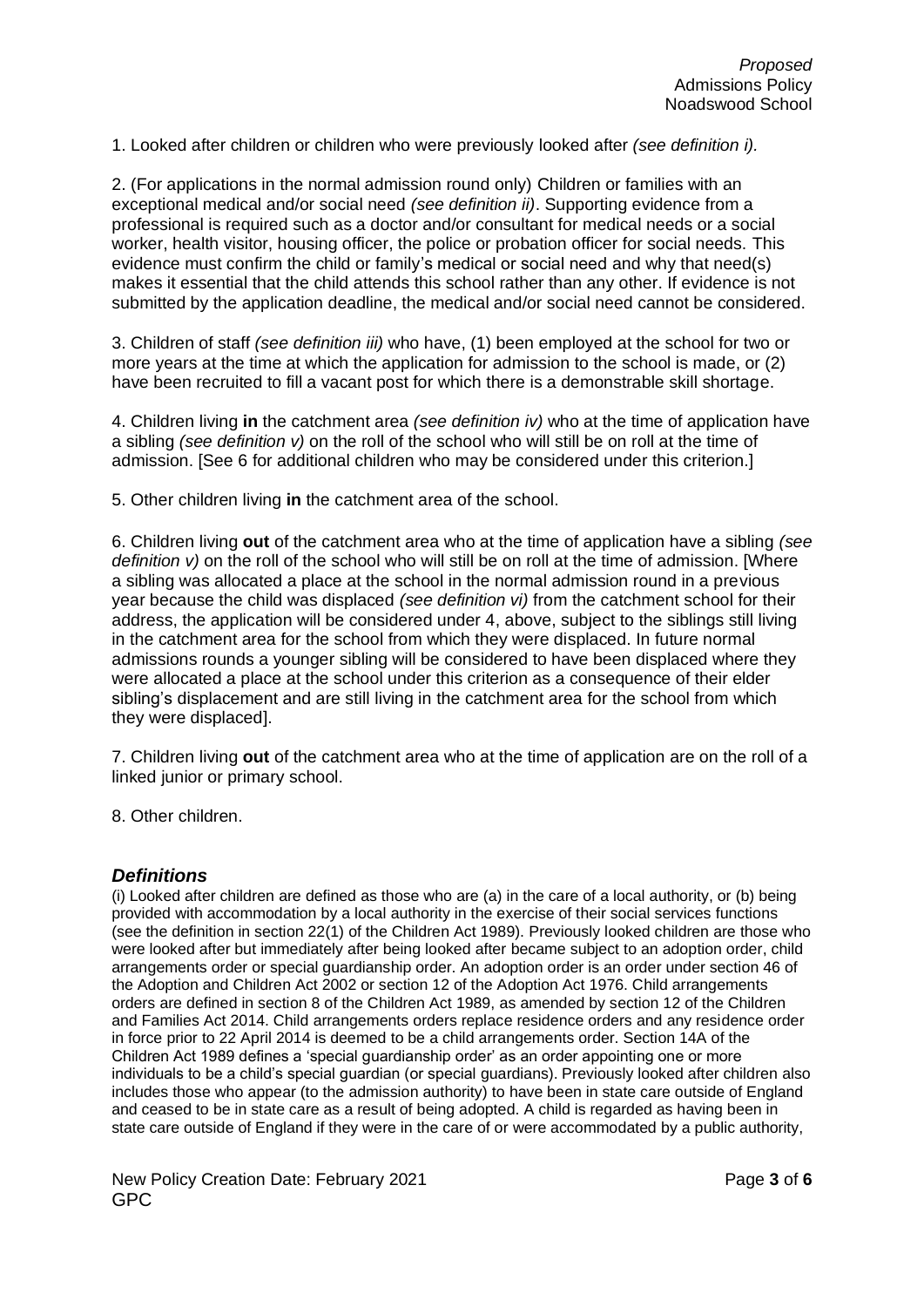a religious organisation, or any other provider of care whose sole or main purpose is to benefit society.

(ii) Applicants will only be considered under this criterion if on the application form (online or paper) they have ticked the appropriate box explicitly indicating that they wish for their application to be considered under medical / social need. 'Medical need' does not include mild medical conditions, such as asthma or allergies. 'Social need' does not include a parent's wish that a child attends the school because of a child's aptitude or ability or because their friends attend the school or because of routine childminding arrangements. Priority will be given to those children whose evidence establishes that they have a demonstrable and significant need to attend a particular school. Equally this priority will apply to children whose evidence establishes that a family member's physical or mental health or social needs mean that they have a demonstrable and significant need to attend a particular school. Evidence must confirm the circumstances of the case and must set out why the child should attend a particular school and why no other school could meet the child's needs. Providing evidence does not guarantee that a child will be given priority at a particular school and in each case a decision will be made based on the merits of the case and whether the evidence demonstrates that a placement should be made at one particular school above any other.

(iii) 'Staff' includes all those on the payroll of the school who (specific to clause (1)) have been an employee continuously for two years at the time of application. 'Children of staff' refers to situations where the staff member is the natural parent, the legal guardian or a resident step parent.

(iv) A map of the school's catchment area can be viewed on the school's details page on the Hampshire County Council website [www.hants.gov.uk/educationandlearning/findaschool.](http://www.hants.gov.uk/educationandlearning/findaschool)

(v) 'Sibling' refers to brother or sister, half brother or half sister, adoptive brother or adoptive sister, foster brother or foster sister, step brother or step sister living as one family unit at the same address. It will also be applied to situations where a full, half or adoptive brother or sister are living at separate addresses. Criteria 4 and 6 include children who at the time of application have a sibling for whom the offer of a place at the preferred school has been accepted, even if the sibling is not yet attending.

(vi) 'Displaced' refers to a child who was refused a place at the catchment school in the normal admissions round having named it in the application and was not offered a higher named preference school. To identify the child's catchment school please visit [https://maps.hants.gov.uk/SchoolCatchmentAreaFinder/.](https://maps.hants.gov.uk/SchoolCatchmentAreaFinder/) Note that some addresses are in catchment for more than one school and in this case, 'displaced' refers to a child who was refused a place at any of their catchment schools.

## **Tie-Breaker**

If the school is oversubscribed from within any of the above categories, straight line distance will be used to prioritise applications; applicants living nearer the school have priority. Distances will be measured from the Ordnance Survey home address point to the school address point using Hampshire County Council's Geographic Information Systems (GIS). Distances to multiple dwellings will give priority to the ground floor over the first floor and so on. On individual floors, distances will be measured to the stairs leading to the communal entrance. Where two or more applicants are equidistant, random allocation will be used to allocate the place. An explanation of the random allocation procedure is available on the County website. This method of prioritising admissions will also apply to any 'school specific' criterion unless otherwise stated in the school's brochure.

## **Additional Information**

New Policy Creation Date: February 2021 **Page 4** of 6 GPC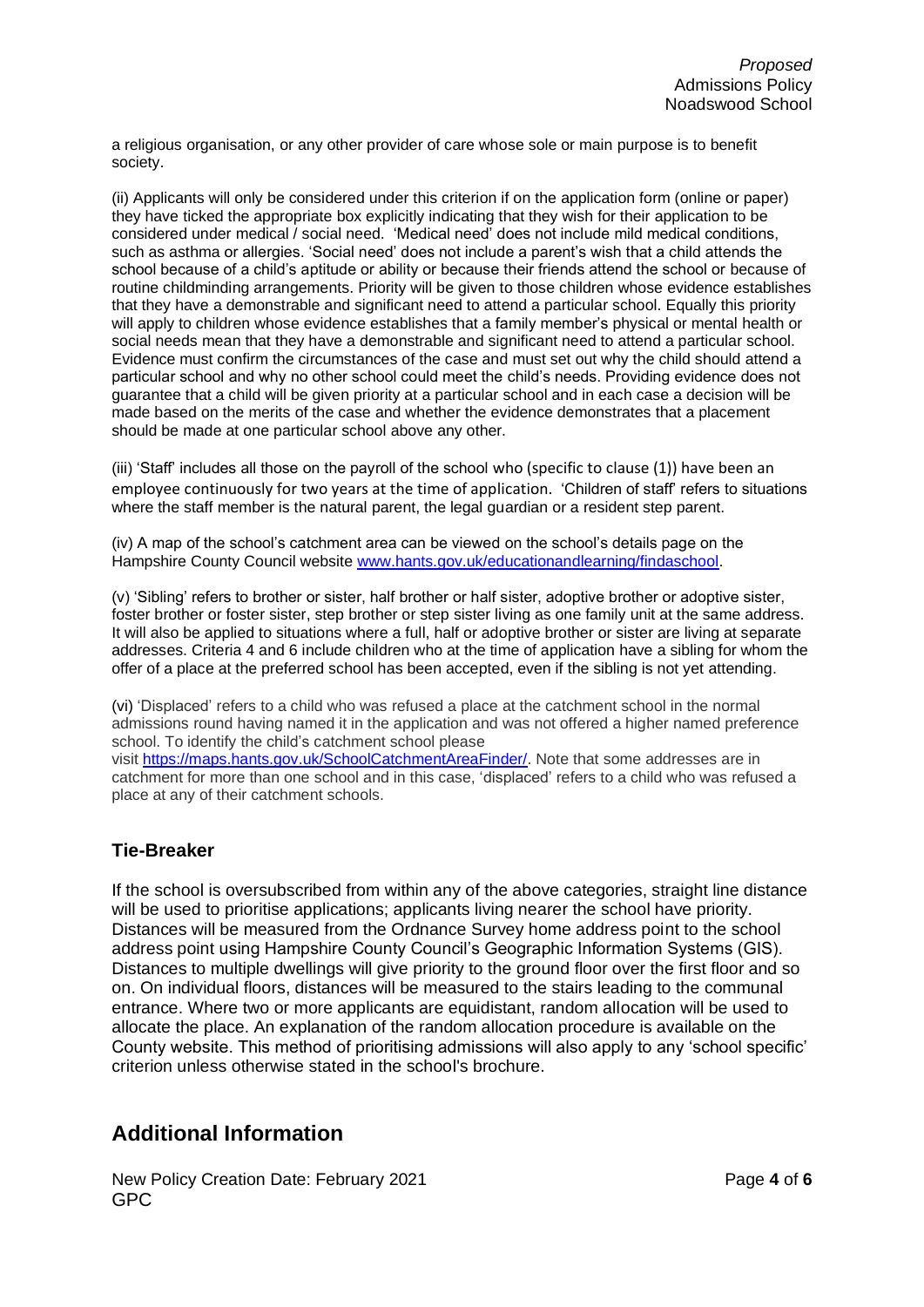#### **Permanent Address**

The child's permanent residence is where they live, normally including weekends and during school holidays as well as during the week, and should be used for the application. The permanent address of children who spend part of their week with one parent and part with the other, at different addresses, will be the address at which they spend most of their time.

#### **Multiple births**

Where a twin or child from a multiple birth is admitted to a school under this policy then any further twin or child of the same multiple birth will be admitted, if the parents so wish, even though this may raise the number in the year group above the school's PAN.

#### **Fair Access placements by the local authority**

Outside the normal admission round, it may sometimes be necessary for a pupil to be placed by the local authority, or a local placement panel acting on behalf of the authority, in a particular school even if there is a waiting list for admission. Such placements will be made in accordance with Hampshire County Council's Fair Access Protocol. The Protocol is based on legislation and government guidance.

#### **Waiting lists**

Waiting lists will be established for each year group where more applications are received than places available. For main round admissions to Year 7, the waiting list will be maintained centrally by the local authority until 31 August 2023. At all other times, and for other year groups, waiting lists will be operated by schools on behalf of the local authority.

Any places that become available will be offered to the child at the top of the list on the day the place became available. The waiting list is ordered according to the criteria of the admission policy with no account being taken of the length of time on the waiting list or any priority order expressed as part of the main admission round. Fair Access admissions and school closure arrangements will take priority over the waiting list.

The waiting list will be reviewed and revised –

- each time a child is added to, or removed from, the waiting list;
- when a child's changed circumstances affect their priority;

For entry to Year 7, the waiting list will remain open until 31 August 2023, at which point all names will be removed. For all other year groups, waiting lists will remain open until 31 August of each year. Parents who want their child to be considered for a place at the school in the following school year must submit a new in-year application in the August preceding the new school year. Schools will send a decision letter within the first 10 days of the new term.

#### **Admission of children outside their normal age group**

Parents may request that their child is admitted outside their normal age group. To do so, parents should include a request with their application, specifying why admission outside the normal age group is being requested and which year group they wish their child to be admitted. Decisions will be made based on the circumstances of the case and in the best interests of the child.